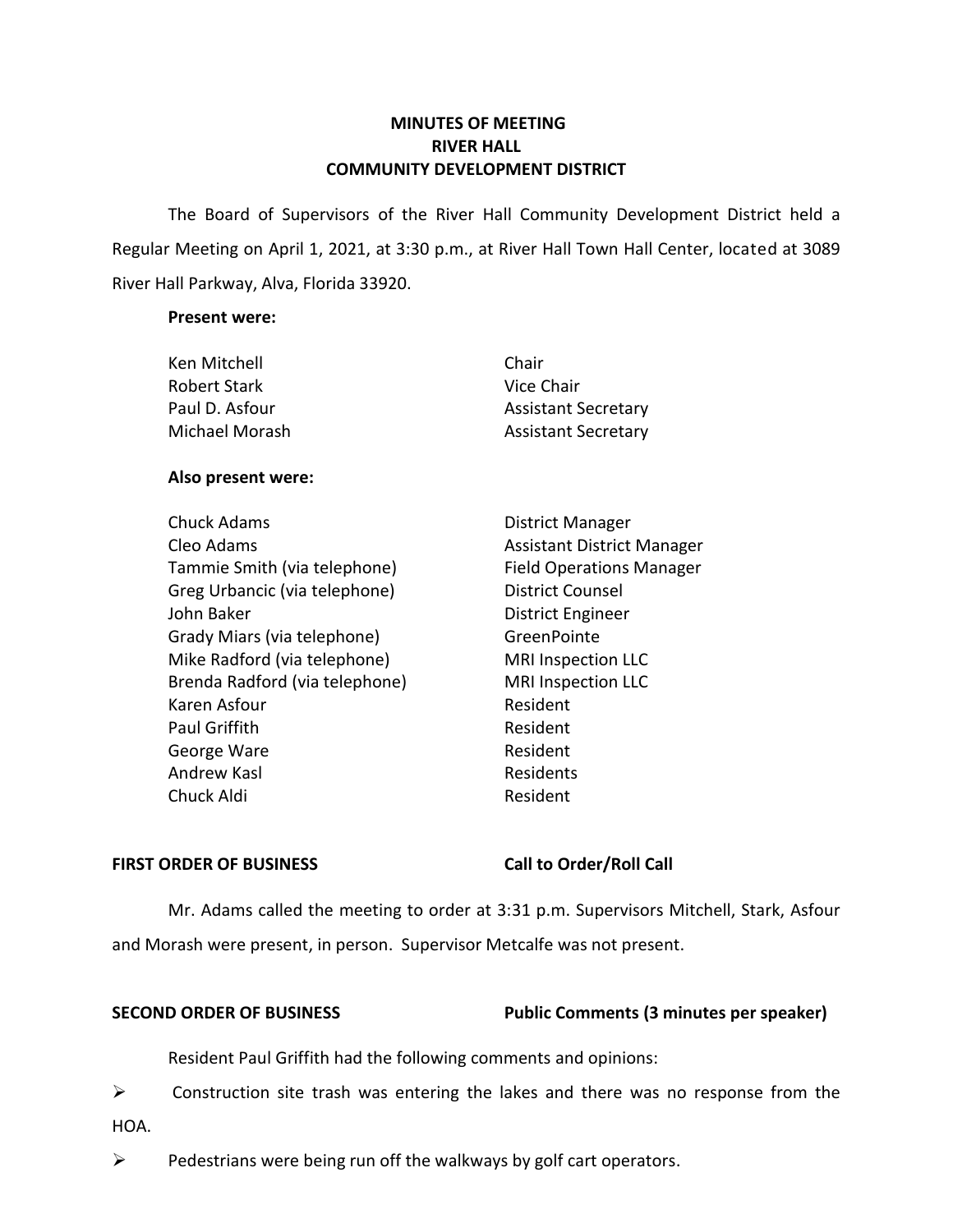### **RIVER HALL CDD April 1, 2021**

 $\triangleright$  Landscapers were doing a poor job of trimming the shrubs along the walkways.

 Mrs. Adams stated she recently received an email about the garbage and contacted Mr. Miars and the lake contractor for assistance. Mr. Miars stated that Pulte and Lennar were advised of the situation. Regarding golf cart operators not yielding to pedestrians, Mr. Adams stated, since there was no means for enforcement, Staff would ask for common courtesy. Regarding the landscaping along the walkways, it would be best to remove rows of the shrubbery; Staff would address the issues with the landscapers.

 Resident George Ware commented that some of the traffic on the golf carts on the bike paths has been taken care of, especially from River Hall, with the new gates that were installed on the sidewalks and most golf cart operators do yield to walkers on the paths.

 Resident Chuck Aldi asked if there were plans to fence in Ashton Oaks or install a fence along the front of that subdivision. Mr. Adams stated the CDD's fencing project along the he contacted representatives from WCI Lennar and was informed that their intention is to install a PVC fence adjacent to Hampton Boulevard. parkway runs from the gatehouse down to the conservation area and the preserves are being utilized as a natural barrier. Regarding Portico's plans for fencing or a buffer, Mr. Adams stated

# **THIRD ORDER OF BUSINESS Developer Update: Development and Master Association Activities**

Mr. Miars gave the following update:

 ➢ Hampton Lakes (HL): Phase 3 was completed. Phase 1 was nearing completion with respect to irrigation and the builders were in the new section. Homes were in the process of being constructed all along Phase 3, the border to Portico.

 ➢ River Hall Country Club (RHCC): Parcel S, near Hole #18, was completed and supposed to be certified and recorded. Pulte closed the first two lots and would close one on April 14, 2021.

 ➢ Sales: The first quarter was really good. Year-to-date, HL sales were at 40, versus 17 in 2020 and RHCC sales were at 32, versus six in 2020. Sales and prices continued to increase.

➢ The average house prices were \$280,000 in HL and \$370,000 in RHCC. Pulte was preparing to increase HL prices to \$300,000 and RHCC prices \$450,000.

 $\triangleright$  Tiki Bar: Construction was in progress and there were no longer any delays obtaining materials.

2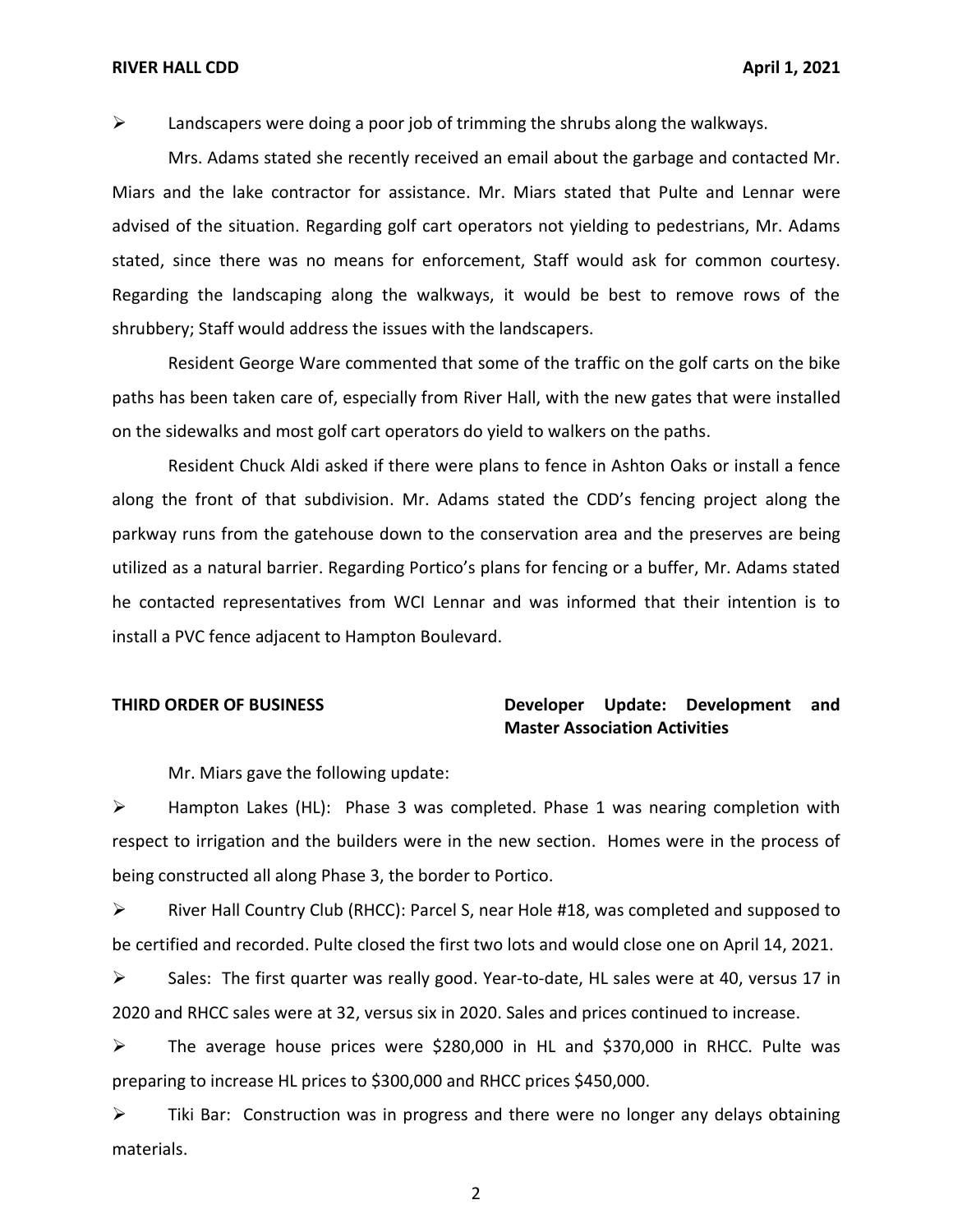In response to Mr. Asfour's question, Mr. Miars stated that Lennar would be purchasing the 55'-wide lots. They also plan to purchase six lots in Parcel D, along Hole #11, and in Parcel E, along the west side of Hole #2. Discussion ensued regarding available homesites owned by RH Venture III, Pinnacle, Pulte and Lennar. lots in Area B, which is where Pulte's current model is located, and plans to construct homes on

 In response to Mr. Mitchell's question, Mr. Miars stated the first villa would be completed within the next three or four months.

### **FOURTH ORDER OF BUSINESS** Update: Portico Plans for Fencing or Buffer

This item was addressed during the Second Order of Business.

### **FIFTH ORDER OF BUSINESS** Update: Drainage Pipe Inspection Report

 **• Discussion/Consideration: M.R.I. Inspection, LLC, Estimates for Storm Structure Pipe Cleaning** 

Mr. Mike Radford, of M.R.I. Inspection, LLC (MRI), presented the following options:

 **A. #2517 – Cleaning for 25% and Higher** 

# **B. #2518 – Cleaning for 35% and Higher**

 **C. #2519 – Cleaning for 50% and Higher** 

 Mrs. Adams responded to questions regarding significant changes in blockage percentages over the past three years, the GIS mapping system and the three MRI proposals. Mr. Adams stated Staff's recommendation was to, at a minimum, have MRI clean for 50% blockage or higher. Discussion ensued regarding Hurricane Irma, drainage and the catch basins. A Board Member stated that, there was damage to outfall structure S2-405 at the Town Center property. Mr. Adams stated Staff would provide the formation to the HOA.

 **On MOTION by Mr. Asfour and seconded by Mr. Morash, with all in favor, MRI proposal #2519, cleaning for 50% and higher blockage, in the amount of \$19,550, was approved.**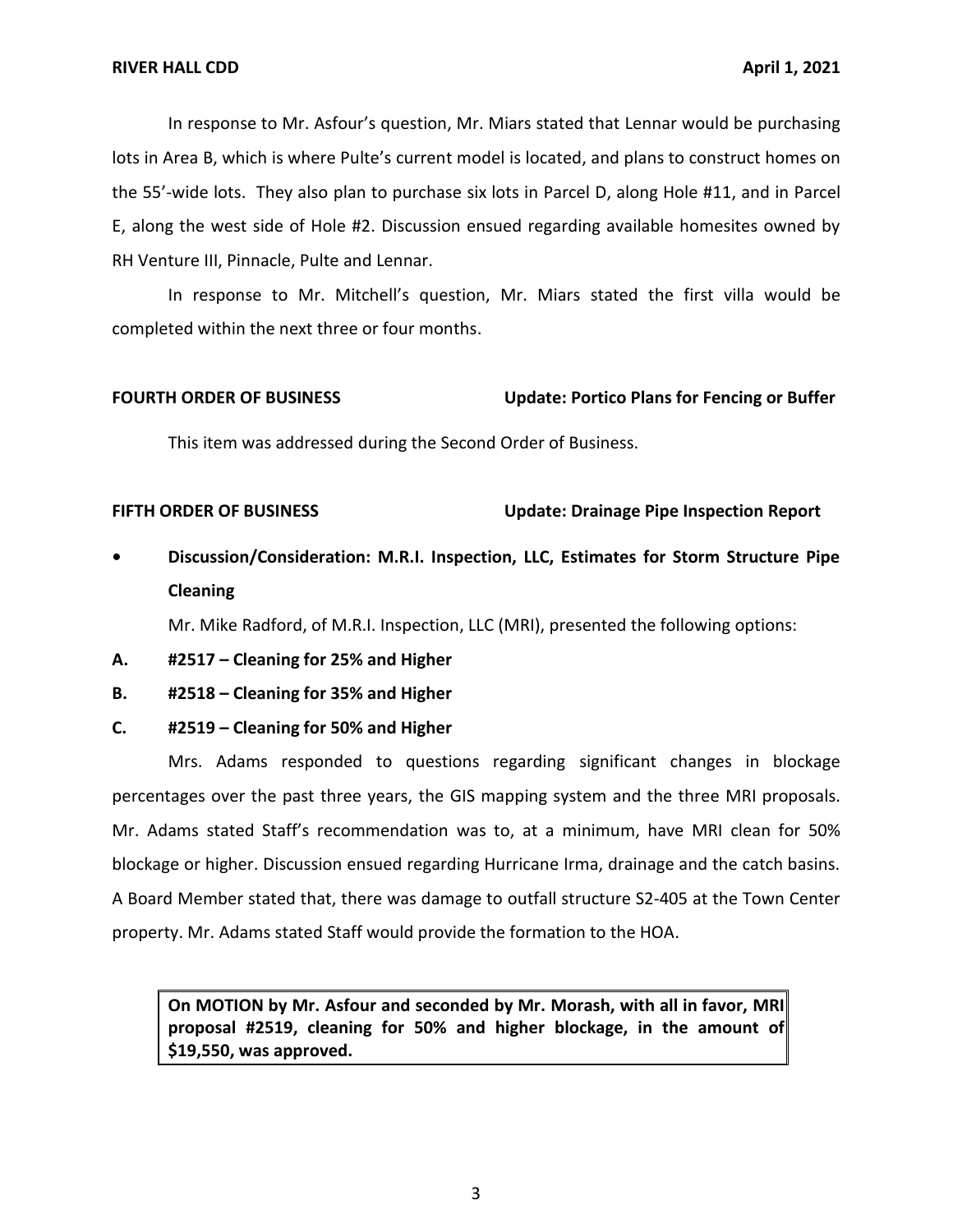### Acceptance of  **Statements as of February 28, 2021 SIXTH ORDER OF BUSINESS Acceptance of Unaudited Financial**

 Mr. Adams presented the Unaudited Financial Statements as of February 28, 2021. Mr. Morash stated that a few roadside grates were missing throughout the community. The financials were accepted.

# SEVENTH ORDER OF BUSINESS **Approval of March 4, 2021 Regular Meeting Minutes**

Mr. Mitchell presented the March 4, 2021 Regular Meeting Minutes.

 **On MOTION by Mr. Mitchell and seconded by Mr. Asfour, with all in favor, the March 4, 2021 Regular Meeting Minutes, as presented, were approved.** 

### **EIGHTH ORDER OF BUSINESS Staff Reports**

### **A. District Engineer:** *Hole Montes*

 Mr. Baker stated, at the next meeting, he would deliver a drainage system presentation for the new development in the Cascades.

### **B. District Counsel:** *Coleman, Yovanovich & Koester*

 Mr. Urbancic stated that a few significant legislative bills were pending that could affect the CDDs, particularly, a bill that would increase the levels of sovereign immunity from the current \$200,000 and a bill making potential changes to the audit process. Updates would be provided.

# **C. District Manager:** *Wrathell, Hunt and Associates, LLC*

 • **NEXT MEETING DATE: May 6, 2021 at 3:30 P.M.** 

### o **QUORUM CHECK**

All Supervisors confirmed their attendance at the May 6, 2021 meeting.

### **D. Operations Manager:** *Wrathell, Hunt and Associates, LLC*

Mrs. Adams reported the following:

 $\triangleright$  An updated Operations Report was emailed to the Board prior to the meeting.

 ➢ FPL Easement Mowing Project: Mr. Krebs contacted P&T Landscaping, which expressed interest in the project. Staff forwarded all of the requested information to the contractor. Mr.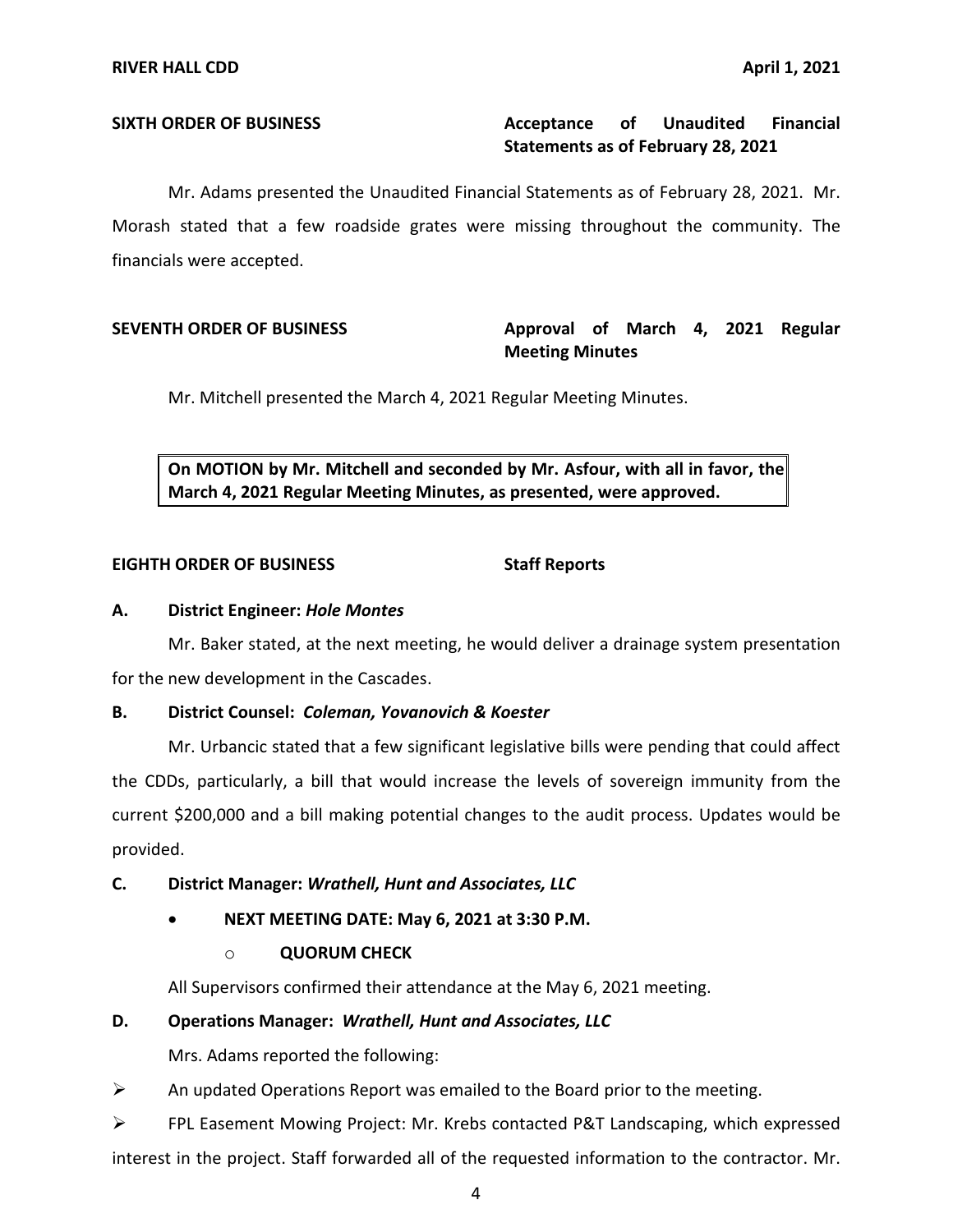Krebs' meeting with the contractor was rescheduled and an update would be provided after Mr. Krebs' return from vacation. Staff was waiting for the proposal and it would be provided for discussion and consideration at the next meeting.

 $\triangleright$  Wildlife": The hog trapper recently advised that he must start charging for his services. A proposal was requested and was forwarded to the Board. A request was made for Hogworks to revisit the proposal that was submitted last year and resubmit a proposal.

 Discussion ensued regarding Hogworks' contract with HL, wild hog sightings, coyote sightings and the need for a third estimate. Mrs. Adams would obtain a third estimate from a company that had provided one last year.

# **NINTH ORDER OF BUSINESS Public Comments: Non-Agenda Items** *(3 minutes per speaker***)**

 Mr. Aldi stated there were several hogs behind 6520 Ashton Oaks and his wife spotted a family of hogs and a black bear behind the undeveloped land owned by Pinnacle, near the preserve. He and asked if anyone else saw the dead bobcat.

### **TENTH ORDER OF BUSINESS Supervisors' Comments/Requests**

 Mr. Asfour asked about the budget timing. Mr. Adams stated the draft Fiscal Year 2022 budget would be presented at the May meeting. Mr. Asfour stated he favored leaving assessments the same as they currently are.

### **ELEVENTH ORDER OF BUSINESS Adjournment**

 **On MOTION by Mr. Morash and seconded by Mr. Asfour, with all in favor, the meeting adjourned at 4:14 p.m.** 

### [SIGNATURES APPEAR ON THE FOLLOWING PAGE]

5